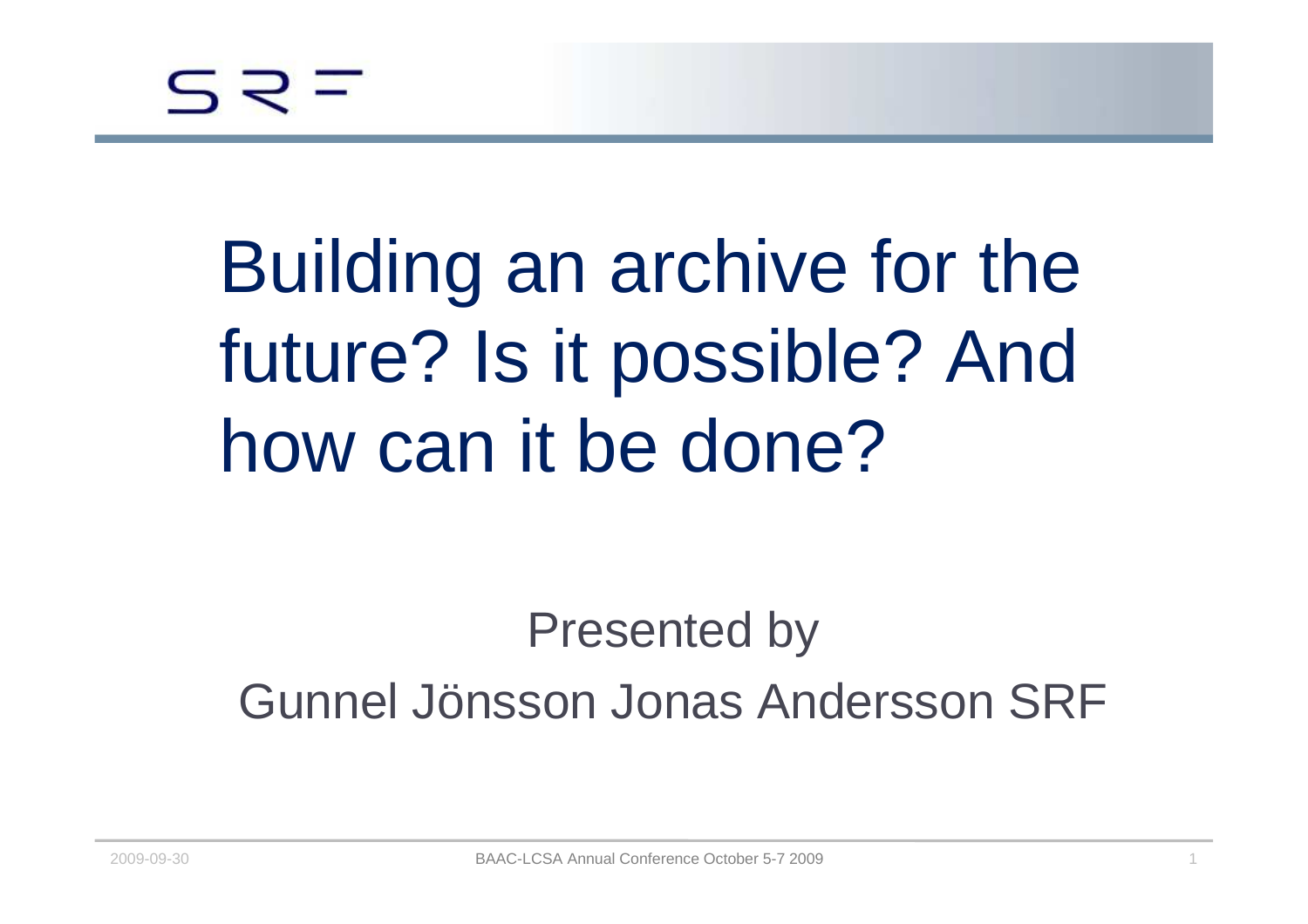$577$ 

### Sound Archives Swedish Broadcast Resources

- ▶ Record Library > 500 000 records
	- 78:s vinyl cd
- ▶ Radio Archive >215 000 programs
	- **Open reel analogue tapes, dat, cd**
- TV another part of the Public Service **Group**
- Customers: Public Service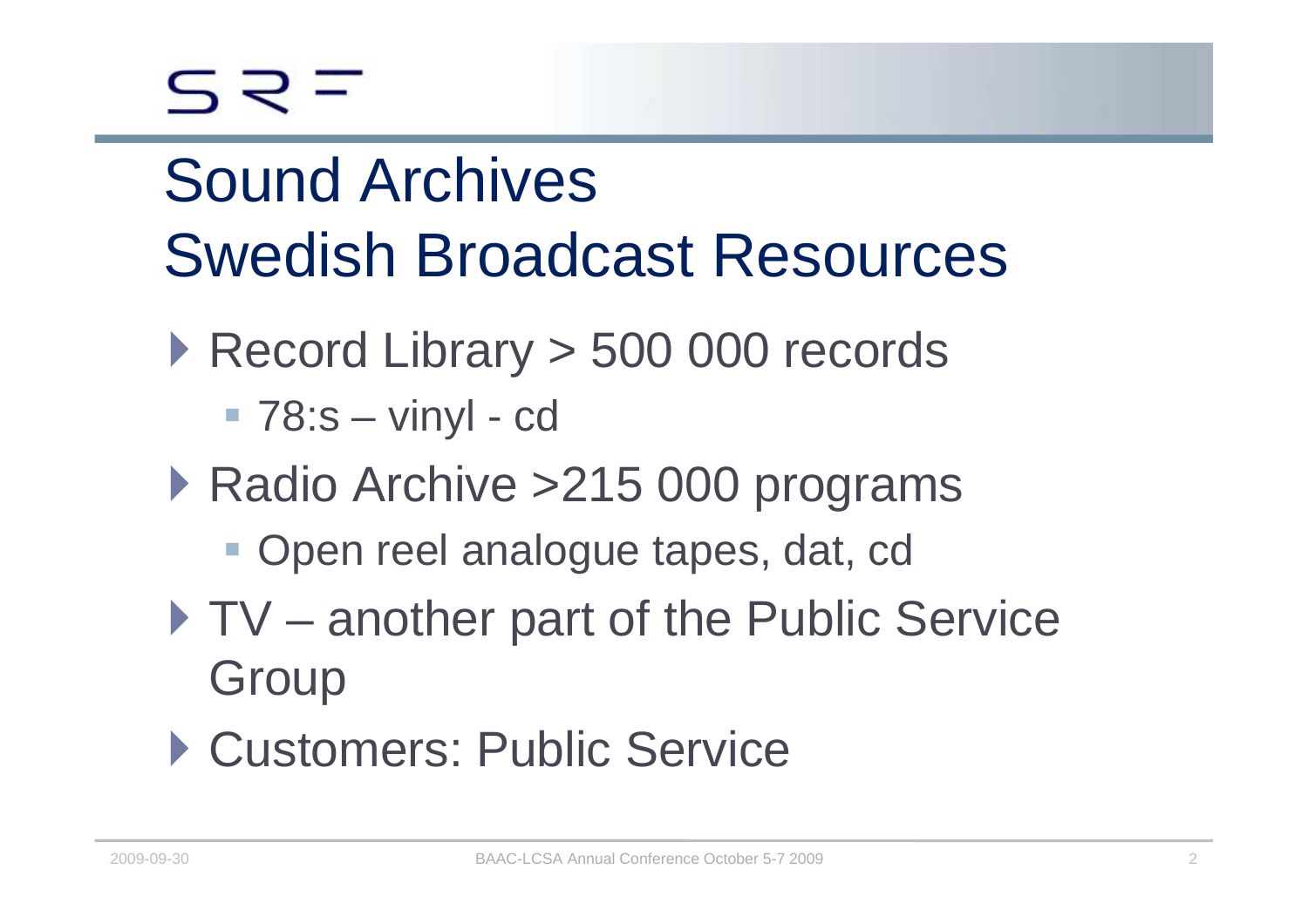## Step One

- Small Pre Studies
	- Late 2000 200 tapes were digitized



- Working group 2,5 plus project leader worked for 3 months
- Result buying new equipment (Quadriga)
- 2001-2002

1000 wax cylinders were digitized

A storage for tapes was perchased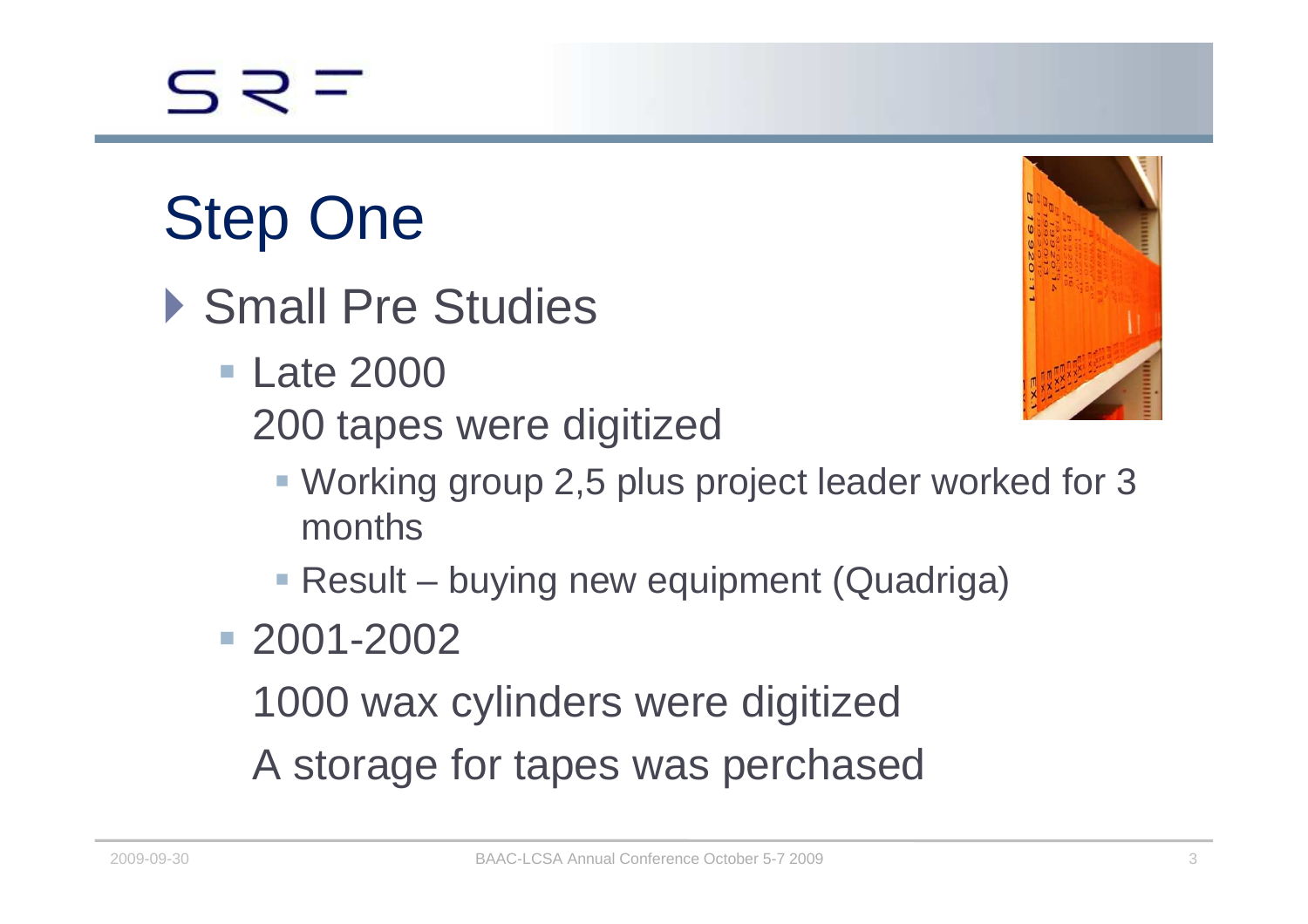# Step Two

- 2002 Ginnungagap
- **Directives set up by the steering group** 
	- $\blacktriangleright$ Managers from different levels, IT competence
	- ▶ Time map meetings
- ▶ Working group
	- ▶ One project leader working full time
	- $\blacktriangleright$  4 people with competence from the archives working 25%-50% during the pre study, additional IT competence came in later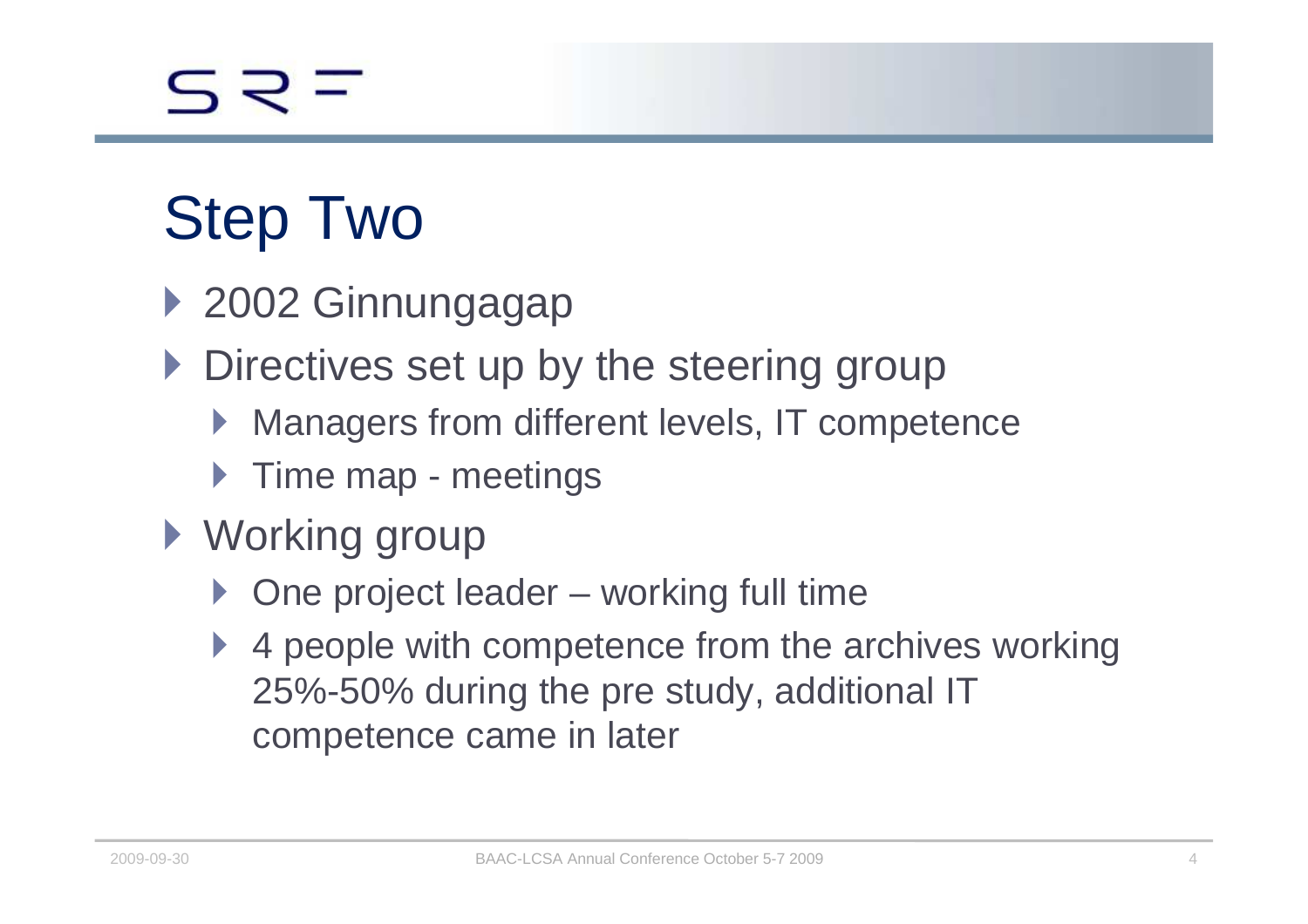### Step Two cont.

- ▶ Conclusions
	- Report 3 alternatives:
		- Do almost nothing
		- Do everything
		- Be smart do <u>something</u>
			- Start migrate DAT tapes
			- Analogue tapes on demand
			- New CDs as they arrive
			- Old CDs when staff is available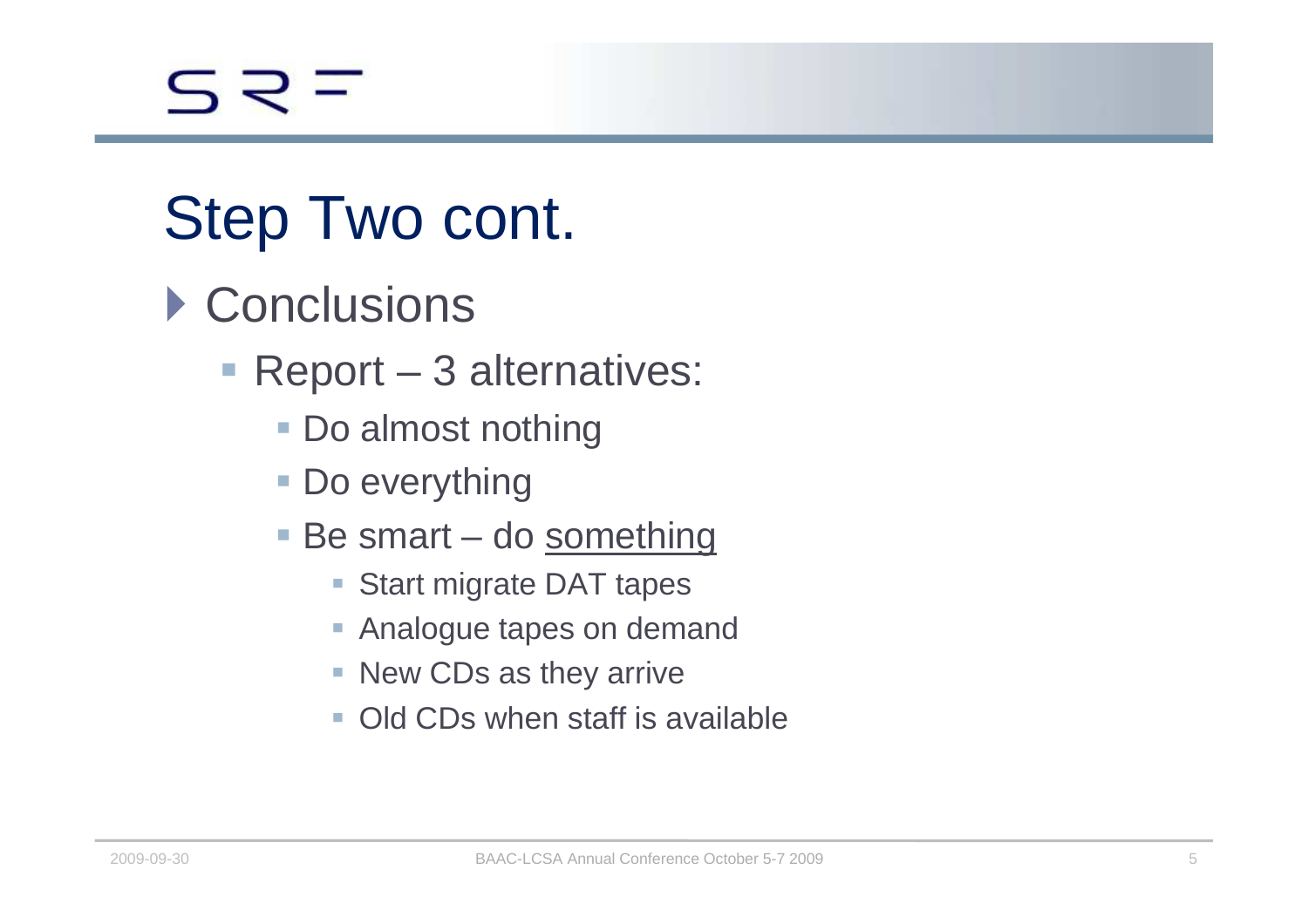### Step Three

- ▶ 2003 Tests and pilot projects
	- **On demand digitization of tapes for web radio** channel SR Minnen
	- **Test of digital workflow for new pop music,** including migrating parts of existing database.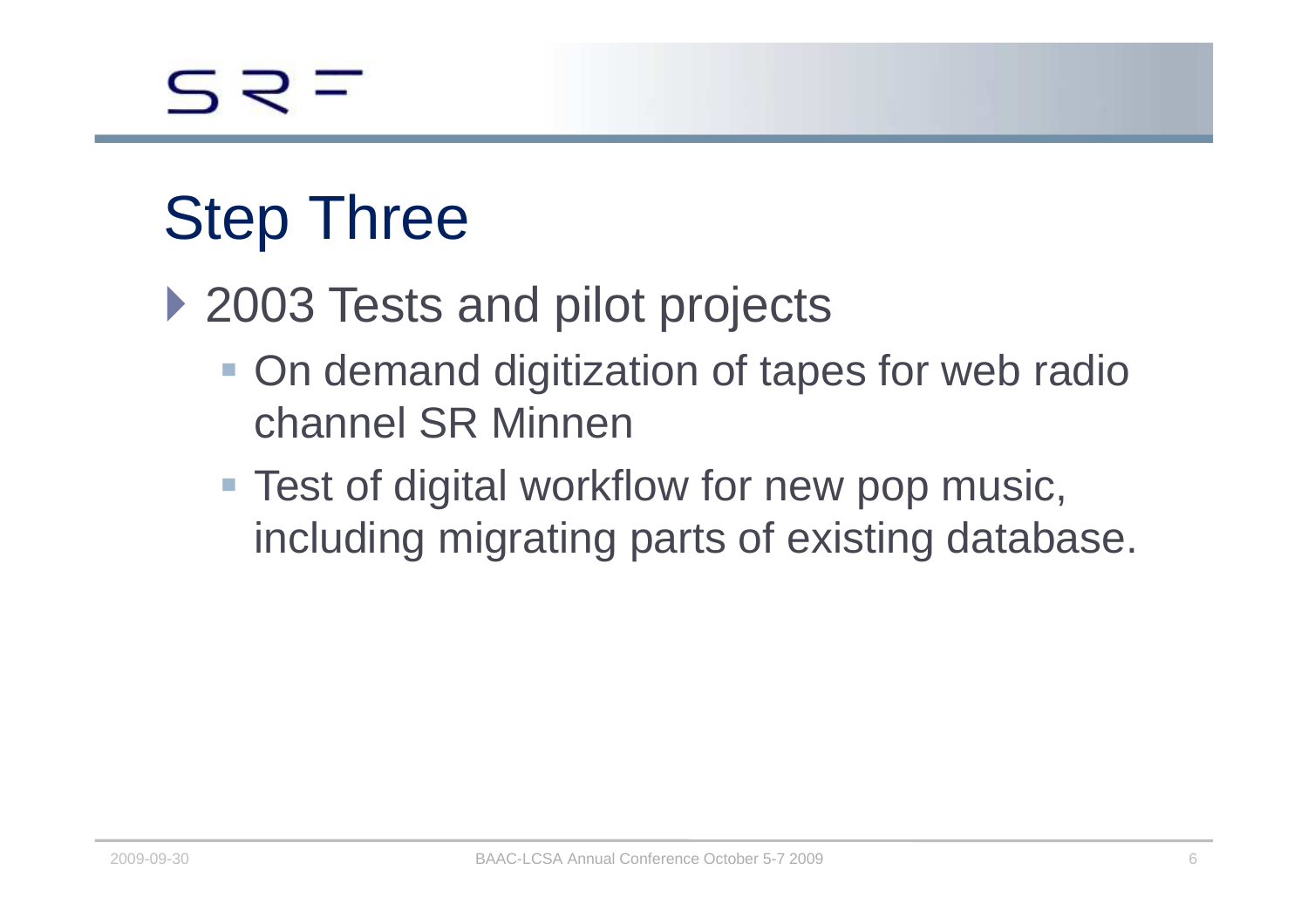# Step Four

- March 2004 June 2005
- ▶ Implementation project group AGDA
	- **Work group for Implementation of a Digital** Archive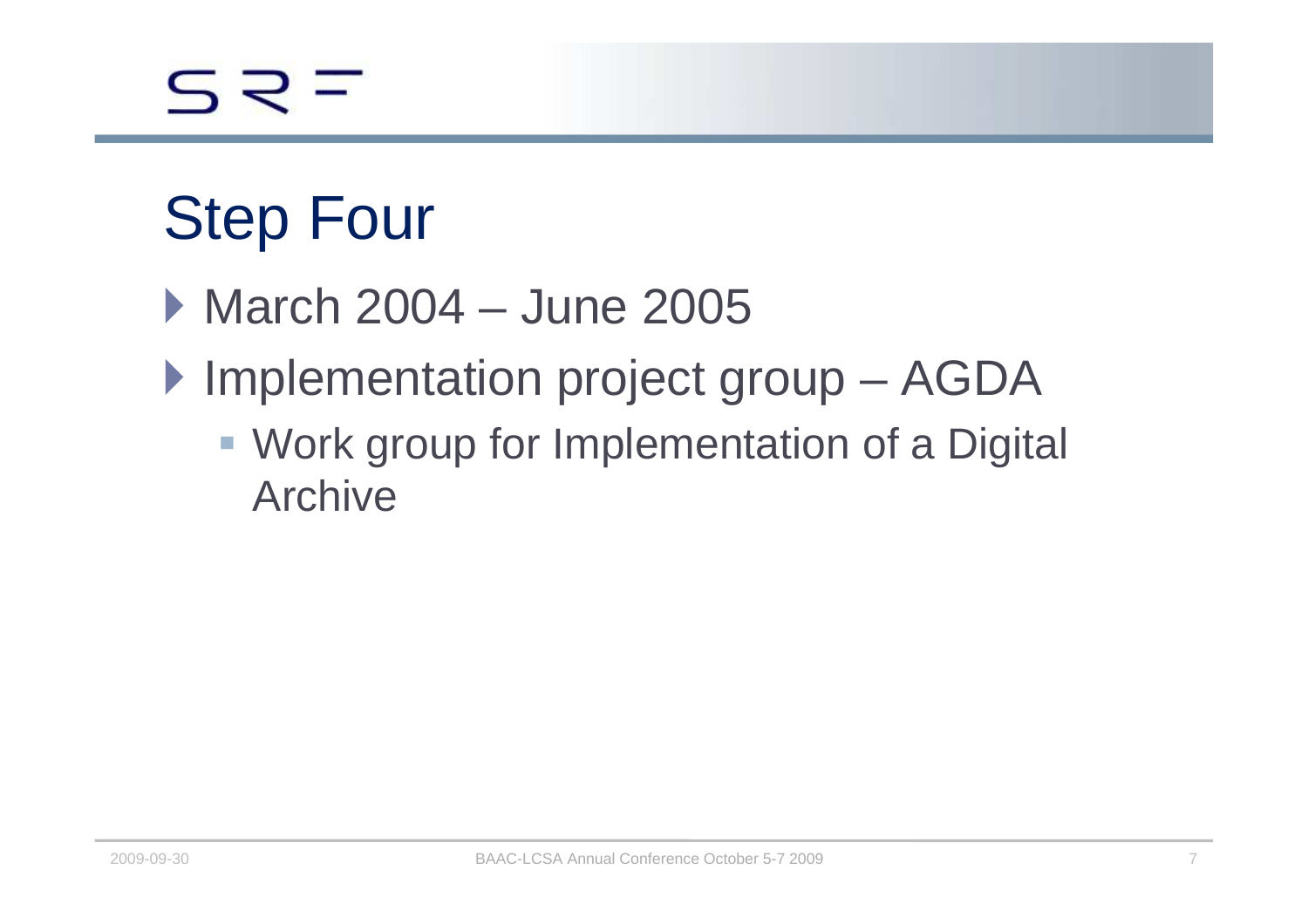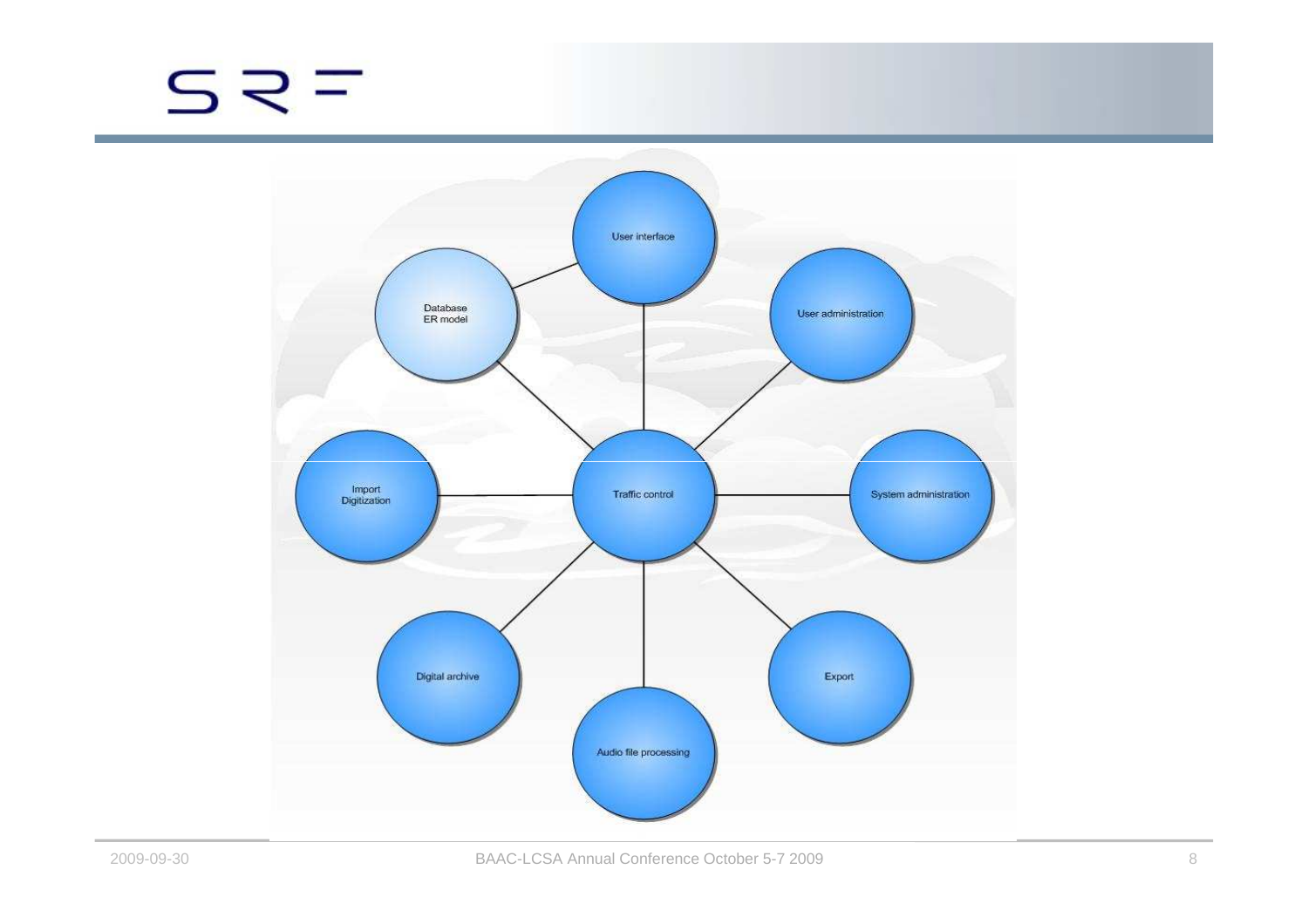$S \supseteq \equiv$ 

## Step Five

#### ▶ Further development in production

■ And then it all…

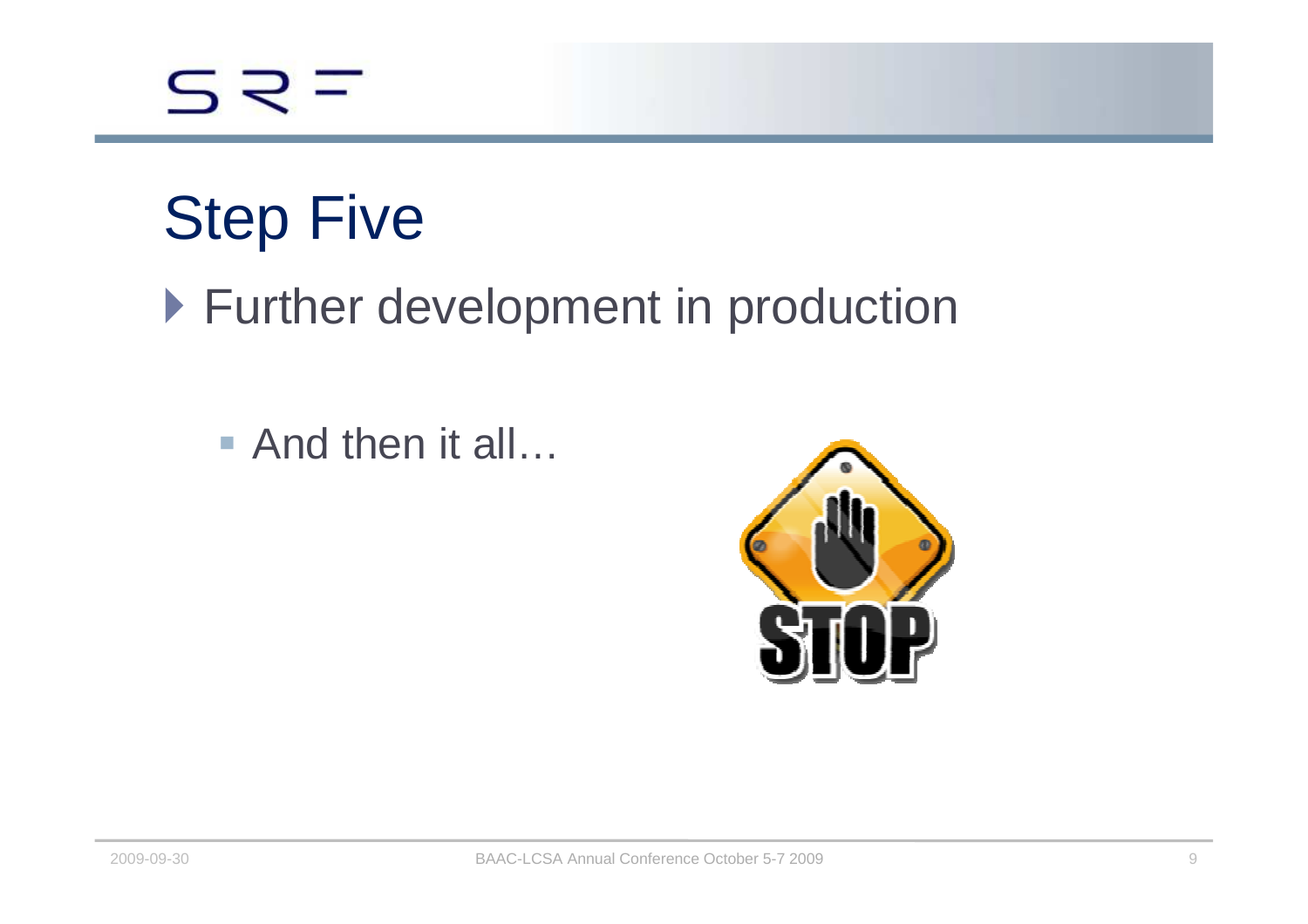# Why?



- A new migration project started
- ▶ Key persons were occupied elsewhere
- ▶ No money for development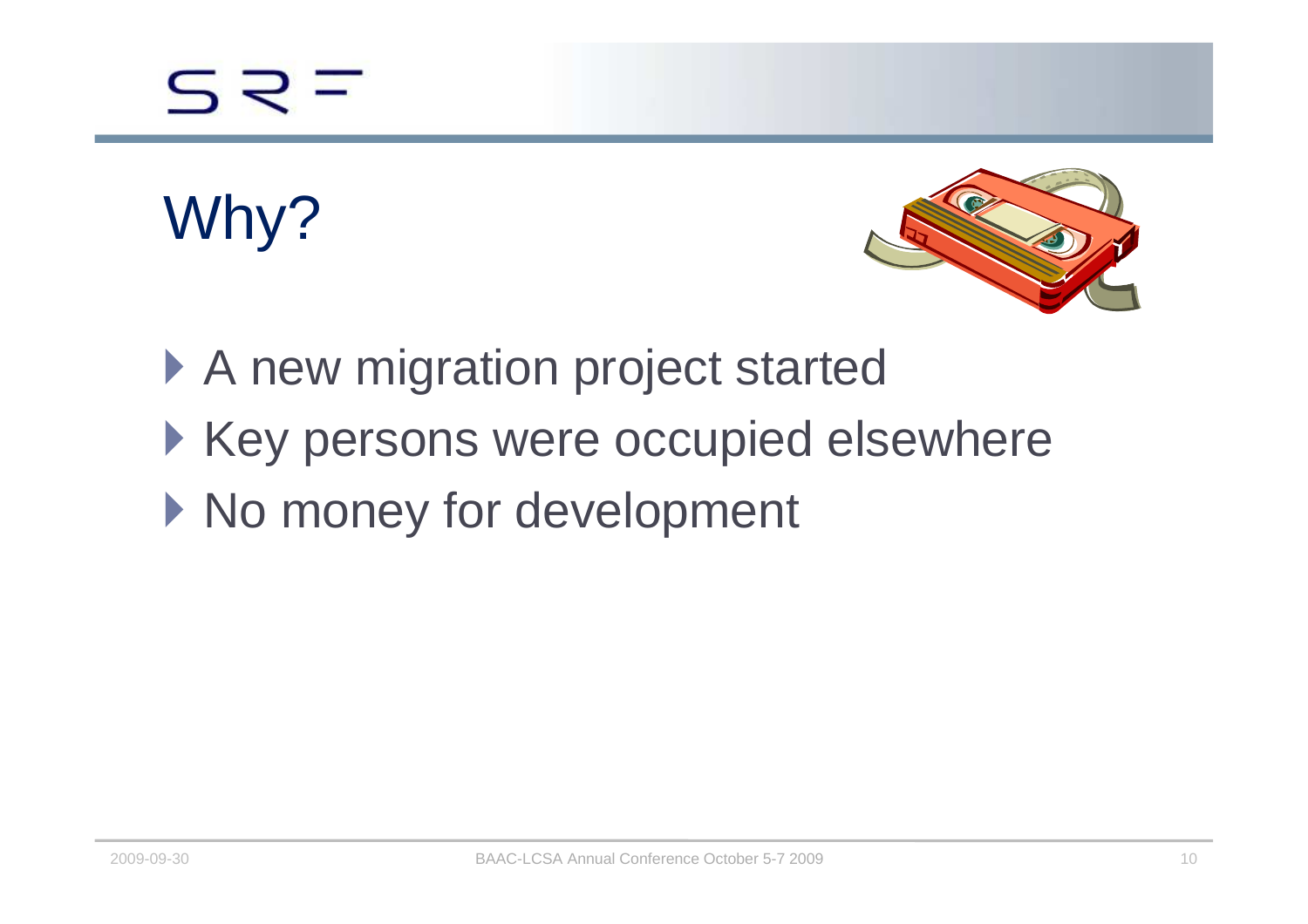# Step Six

▶ Still - this was achieved



- **Ingest stations digitize the archive/s**
- Database find your material within the archives
- **Dissemination give access to the material**
- ▶ This is yet to be done
	- Catalogueing interface
	- **Search interface for broadcasters**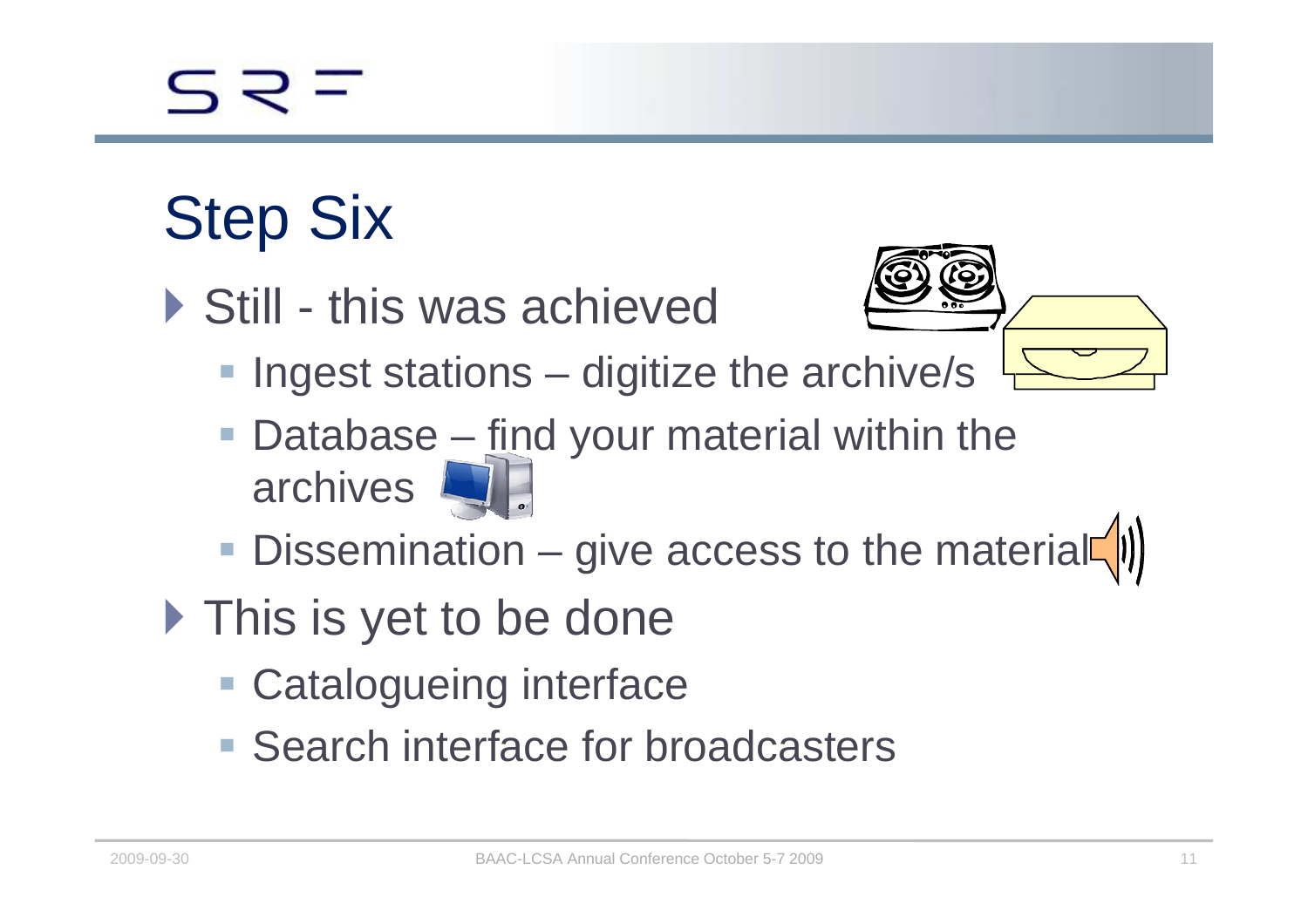#### Step Seven – for ever

- $\triangleright$  System administration = How to keep the system alive and well?
	- **Administration**
	- **Draw a line between IT and the functionality** of the system
	- Developing altering
	- How to help your users
	- **Investments**
	- **Migration**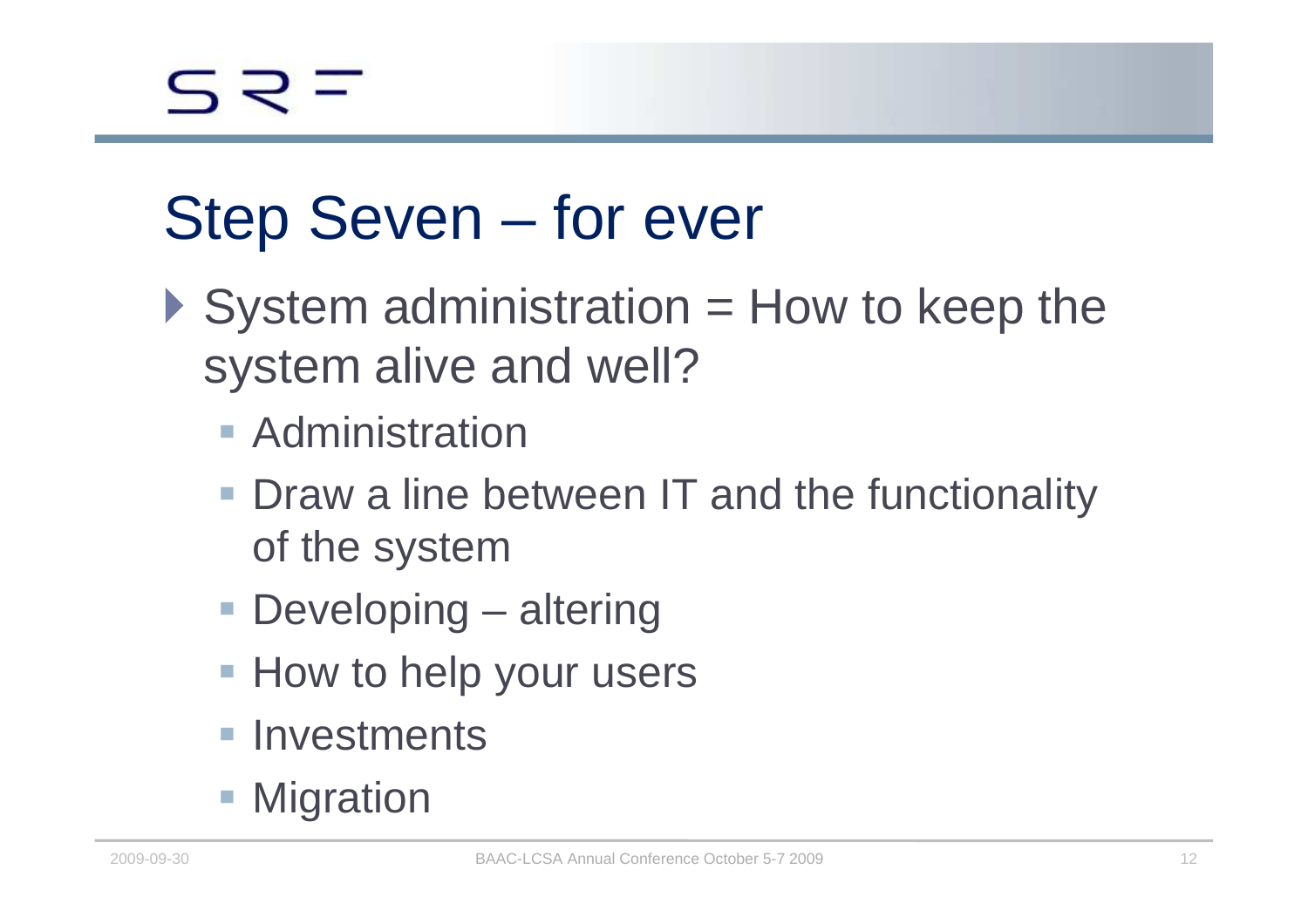#### Conclusions:

- ▶ Choice of technical platform is not the big issue
- ▶ Planning and running the project ARE
- Existing workflows and staff will always be effected!
- **Project planning should always include** planning of the unknown future!